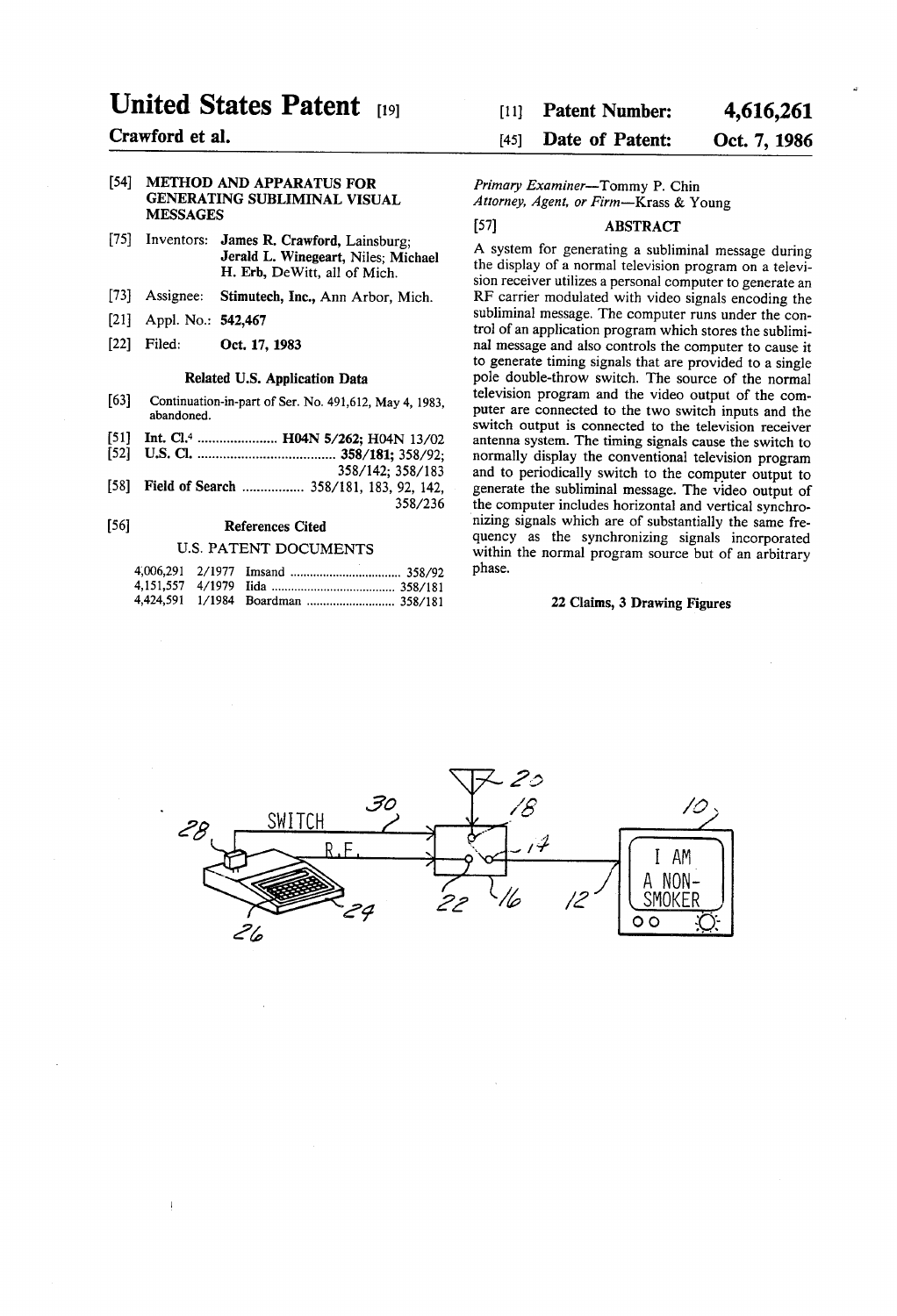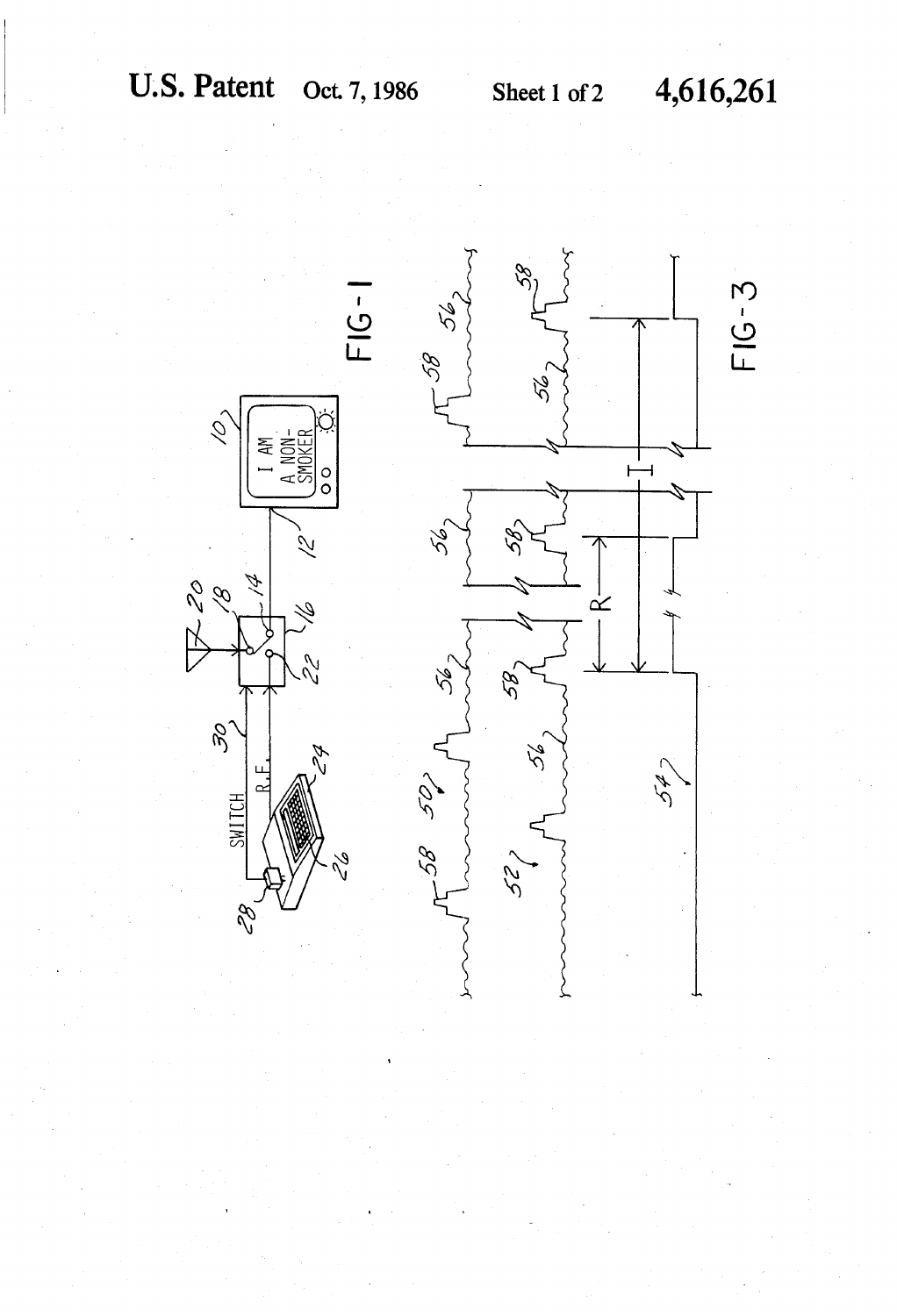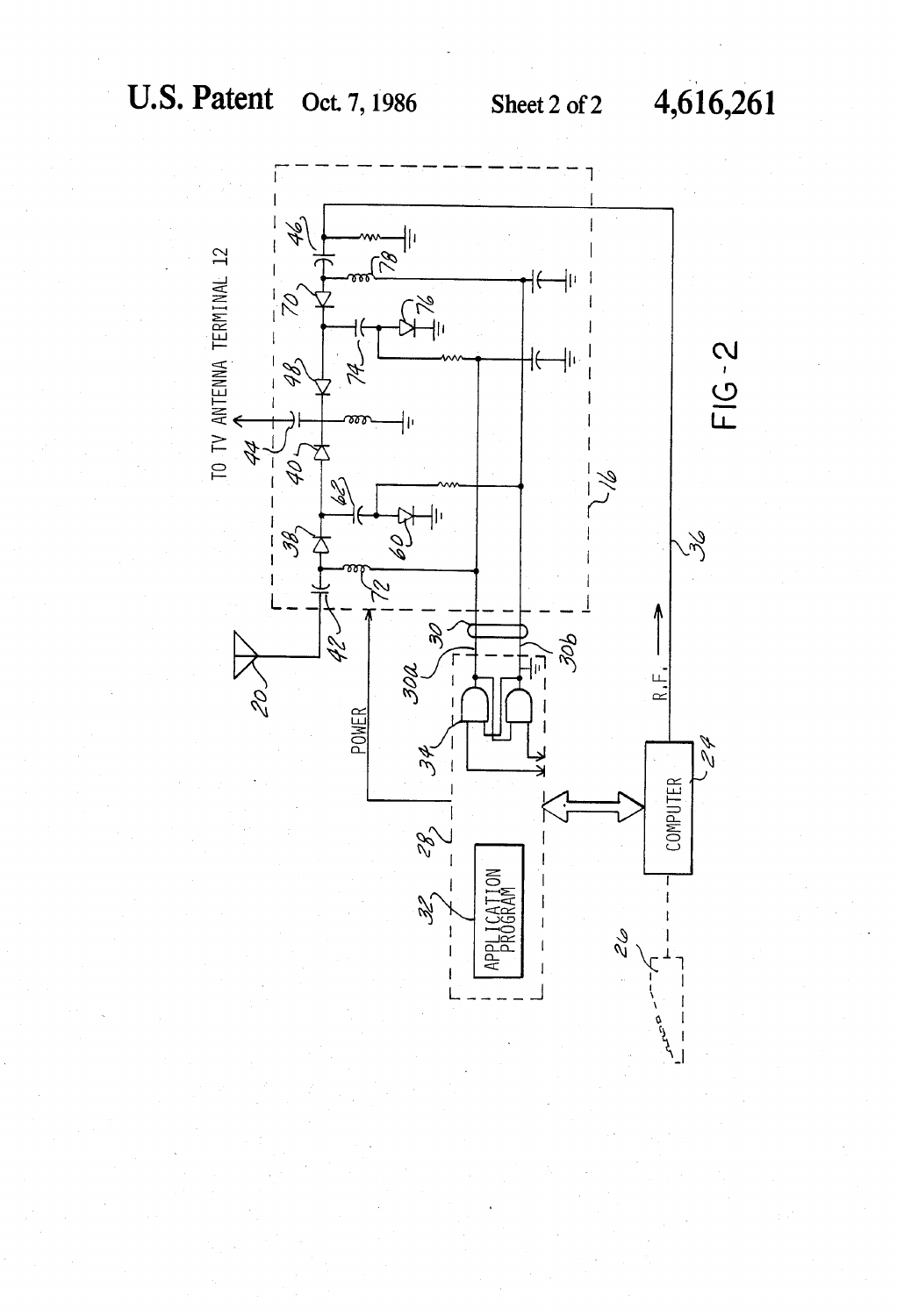# METHOD AND APPARATUS FOR GENERATING SUBLIMINAL VISUAL MESSAGES

This application is a continuation-in-part of applica- 5 tion Ser. No. 491,612, filed May 4, 1983 abnd.

#### FIELD OF THE INVENTION

This invention relates to a method and apparatus for causing the generation of a subliminal message superim- 10 posed on a supraliminal program being displayed on a television receiver.

# BACKGROUND OF THE INVENTION

A substantial body of scientific evidence exists to 15 support the proposition that a human subject may be influenced by visual messages generated at intensity and duration levels sufficiently low that they are not con sciously perceived by the subject. U.S. Pat. Nos. adapted to display a supraliminally perceptible visual image having a subliminally perceptible message superimposed thereon. These patents disclose motion picture and television systems for displaying conventional programs along with secondary visual signals that have 25 such low levels of intensity and/or duration that they are not consciously perceptible by a human observer but are capable of impressing themselves upon the sub conscious mind of the observer to influence behavior. 3,060,795 and 3,278,676 disclose a variety of systems 20

I'm in the systems disclosed in these patents as well as the 30 subsequent subliminal visual message system disclosed<br>in U.S. Pat. No. 4,006,291 all involve arrangements wherein both the source of the supraliminal program signal and subliminal message signal are under control of the system's operator. In the motion picture version 35 disclosed in U.S. Pat. No. 3,060,795, a pair of separate motion picture projectors employ mechanism connect ing them so that they operate in synchronism to gener ate the supraliminal program signal and the superim posed subliminal mesasge. In the television versions disclosed in the above-noted patents, pairs of television cameras are used to generate the two signals and their suitable for use directly by a television receiver or for radio transmission to remote receivers.

The highly specialized apparatus required for these prior art systems has severely limited their application. If a subliminal mesasge system could be formed with readily available equipment, such as a home television receiver, which could use conventionally broadcast 50 programs as the supraliminal program source, it would have great utility for impressing the observer with sub liminal message that might educate the observer or direct him or her toward desirable action.

# SUMMARY OF THE INVENTION

The present invention is accordingly directed toward<br>a method and apparatus for superimposing subliminally perceptible messages on a conventional television receiver which is displaying normal program sources 60 derived from broadcast or cable TV, a video record or the like. The system is intended to be attached to an entertainment television receiver without the necessity of any mechanical or electrical modification of the tele-

tus often available in the home for other purposes. Broadly, the present invention provides means for generating a video signal encoded with a subliminal

message and horizontal and vertical synchronizing signals which are of substantially the same frequency as those forming part of the supraliminal signal source connected to the receiver but have an artibrary phase with respect to the supraliminal synchronizing signal.<br>The present invention further contemplates a single pole double-throw RF switching device having inputs from the supraliminal program source and the subliminal message source and having an output to the televi sion receiver. The switch is controlled so that it nor mally is connected to the supraliminal program source causing the receiver to display that program under control of the horizontal and vertical synchronizing signals forming part of the program composite signal. At regular intervals the switch is controlled to discon nect the program source from the television receiver synchronizing signals. The subliminal signal may be applied to the receiver for as little as 500 microseconds. but, in the preferred embodiment, it is generated for the time required to display one full raster field on the tele vision screen, normally about 1/60th of a second. Dur ing this time, the synchronization generators of the television receiver are under the control of the synchronizing signals forming part of the subliminal program source and will switch the phase of the generated raster scan to match these new synchronizing signals. The subliminal message will, therefore, be generated on the TV screen during one raster scan or field.

In order to assure synchronization of the vertical and horizontal synch signals as well as synchronization of color signals, AFG and AGC, display of the subliminal message is delayed from one to 24 picture fields follow ing switching off from the supraliminal program source. During this delay, a completely black or blue field is by the viewer. The delay is not visually objectionable and does not negatively affect the device as a subliminal generator.

vision set. It utilizes as its primary components appara- 65 RF switch, along with the subliminal RF signal, and<br> 45 once for each raster field, at the video output of the 55 only memory (ROM), adapted to be connected to the In the preferred embodiment of the present invention a subliminal video signal is generated by a general pur pose computer, preferably of the "home' or "personal" type, running an application program which causes repeated generation of the subliminal video message, computer. The application program also causes the generation of two-level switching signals for the an tenna switch and also synchronizes display of the sub liminal program material with vertical retrace signals so that the program material or "message' is displayed at a predetermined position in each picture field. In one be disclosed in detail, the application program for the computer takes the form of a module, including a read computer. The module may also contain a bistable switching device (flip-flop) for generating the timing signals. Alternatively, the application program may make use of a flip-flop and an output port available on the computer to generate the timing signals. The application program stored in the ROM causes the computer to generate logic level signals which are applied to the flip-flop and cause it to provide a higher power output switching signal. This switching signal is coupled to the controls its operation.

> In an alternative embodiment of the invention, the subliminal message is not encoded in the application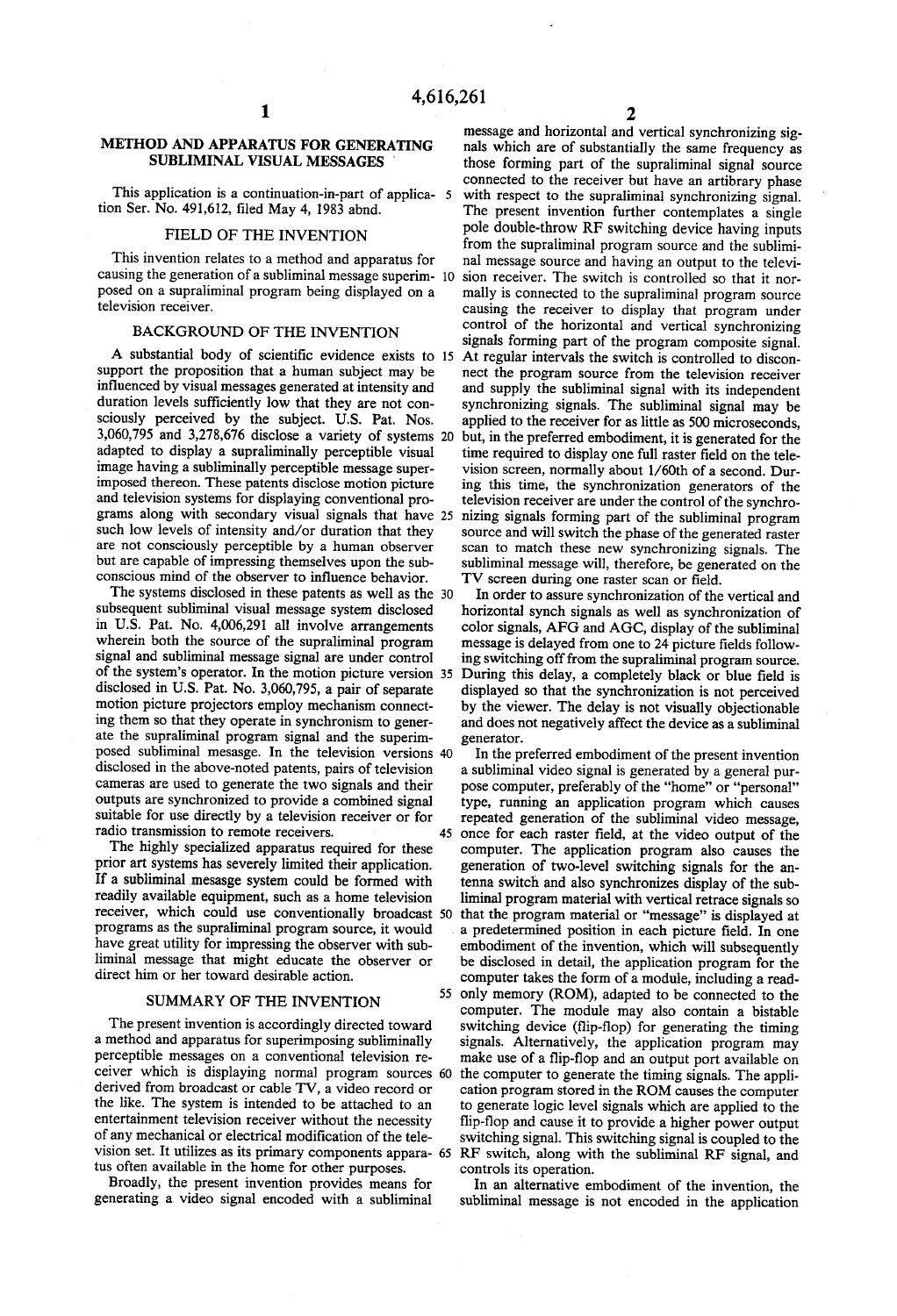5

program but the application program allows the com puter operator to input to the computer the particular subliminal message that is to be displayed.

#### BRIEF DESCRIPTION OF THE DRAWINGS

Other objects, applications and advantages of the invention will be made apparent by the following de tailed description of a preferred embodiment of the invention. The description makes reference to the ac companying drawings in which:

FIG. 1 is a schematic diagram illustrating the inter rating an application program module formed in accordance with the present invention, and an antenna switch for the television receiver: 15 for the television receiver;

FIG. 2 is a schematic diagram illustrating the antenna switch and the read-only memory module construction in greater detail; and<br>FIG. 3 are illustrations of television program and

FIG. 3 are illustrations of television program and trating their interrelationship to one another.

# DESCRIPTION OF THE PREFERRED EMBODIMENT

Referring to the drawings, the present invention pref- 25 erably employs a conventional entertainment television receiver 10. The receiver has an antenna input line 12 connected to the common terminal 14 of an electronic, single pole, double-throw switch 16. One of the input tional television signal source 20, such as an antenna, cable TV outlet, video cassette player, video disc player or the like. The signal source 20 provides a conven constitute black and white signals or color signals. The second input terminal 22 of the switch 16 is con

nected to the video output of a subliminal signal source which preferably takes the form of a "personal" or 40 "home" general purpose computer 24 of the conven-' general purpose computer 24 of the conventional type embodying a microprocessor and a key board 26, or alternatively, a video game or the like.

The computer incorporates a plug-in program mod ule 28 formed in accordance with the present invention. 45 The program module has an outpute cable 30 which connects to the antenna switch 16 and controls the position of the switch in a manner which will be subse quently described. In alternative embodiments of the invention the program could be provided in other forms 50 such as a disc or cassette and alternative methods could be used to provide the signals to the switch 16.

The RF output of the computer 24 which is provided to the switch 16 constitutes a radio frequency signal modulated with conventional horizontal and vertical 55 supraliminal programming.<br>synchronizing signals and a video signal determined by The switching signal on l the nature of the application program module 28. In the preferred embodiment of the invention the radio fre quency of the video signal provided by the computer 24 must be the same as the freeuency of the channel to 60 which the television receiver 10 is tuned. This may be achieved in a number of ways. In the case of cable TV in which a converter is provided which tunes any of a number of incoming channels to a common channel of the television receiver, the frequency of the video 65 source can be matched to that channel frequency. Alter natively, with a conventional broadcast reception tele vision receiver the radio frequency of the video output

of the computer may be chosen to match one of the popular channels to which the television receiver is tuned.

In an alternative embodiment of the invention wherein the television receiver is of the type equipped with inputs directly to its decoded video circuits, the output of the switch could be provided directly to these video inputs, by bypassing the antenna circuits. In this case, means would have to be provided for demodulat ing the broadcast signal source.

In still another alternative embodiment of the inven tion a channel converter could be provided to match the frequency of the subliminal source to that of the television program source 20.

computer video output signals and timing signals illus- 20 non-smoker" which is illustrated in FIG. 1 as a typical The application program module 28 preferably takes the form of a read-only memory module that plugs into<br>the personl computer 24. The program will preferably incorporate a subliminal message that is to be displayed on the television receiver, such as the message "I am a message. Other messages could be directed toward altering the viewer's dietary habits, such as "I see my self as thin'; the viewers personal habits such as "I am neat', or the like.

Alernatively, the program stored in the module 28 may allow the operator to generate any desired sublimi nal message, using the keyboard 26 as an input source.

single pole, double-throw switch 16. One of the input applied to terminal 22 of the switch 16, consulties and terminals 18 of the switch 16 is connected to a conven- 30  $RF$  signal modulated with conventional horizontal an tional television signal in the form of radio frequency<br>carrier modulated with horizontal and vertical synchro-35 scan rate. The scan lines encoding the actual message<br>nizing signals and appropriate video signals. They may applied to terminal 22 of the switch 16, constitutes an vertical synchronizing signals and a video message that is the same from frame to frame; i.e., the message such as "I am a non-smoker' is generated during one full raster scan (picture field) and is repeated at the raster may occur at a delay relative to the vertical retrace signal forming part of the composite video output of the personal computer or may commence concurrent with such signal. As will be subsequently described, the video synchronizing signals of the computer are al lowed sufficient time in which to gain control over the horizontal and vertical oscillators of the television re ceiver 10 when the receiver is switched to that video output. In some types of receivers, it may be necessary to utilize a longer stability period, up to 150 millisec period, a blank screen is displayed on the television receiver. This longer delay period may be simply ac complished using instructions in the application pro gram and has the advantage of assuring that synchroni zation of AFG, AGC, and color is properly achieved. A 150 millisecond delay period is not believed to reduce and does not pose an objectionable distraction from the

> The switching signal on line 30 is such as to normally cause the television receiver to be connected to the conventional television pogram source 20. At regular intervals the input 30 causes the switch 16 to throw to connect the television receiver to the video output of the computer for a minimum of 500 microseconds, but<br>preferably, for at least one field of the video ouptut; i.e., approximately 1/60th of a second. When a delay period is used, the television receiver will remain connected to the computer for up to 150 milliseconds, depending on

> The synchronizing signals for the computer video. output are generated independently of the synchroniz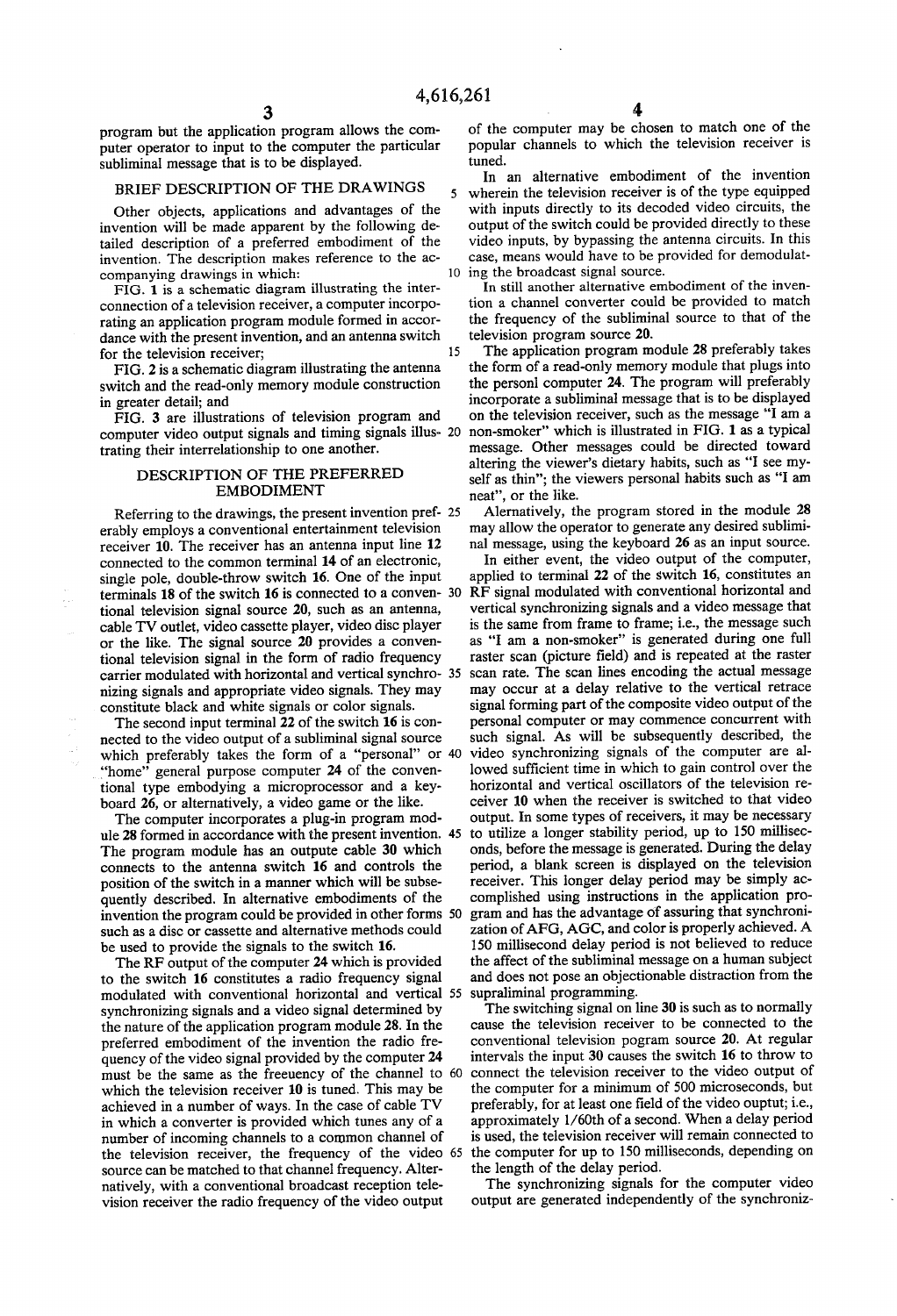ing signals that form part of the signal from the program source 20. They will be of substantially the same fre quency since they are generated using a quartz clock source of 3.759545 megahertz as a base, the same base as used with the NTSC signal standard utilized in most of 5 the western world. When other signal standards are used, the computer video signal source would have a related frequency. However, the phases of the video signals generated by the computer 24 and the program source 20 will be arbitrary with respect to one another. 10

Assuming that the horizontal and vertical scan gener ators within a television receiver lock on the horizontal and vertical synchronizing signals accompanying the video signal from the computer 24 within a few raster scan lines after switch **10** connects to the computer, the 15 subliminal message encoded in the computer video signal will have the proper horizontal displacement relative to the TV receiver screen but may have an arbitrary vertical position. Since the vertical retrace operathe previous signal from the source 20, the possibility<br>exists that the subliminal message will be generated<br>during vertical retrace or will be split by vertical retrace. If the subliminal message is maintained small enough the possibility of this occurrence is minimized 25 and its occasional occurrence will not affect provision of the subliminal message to an appreciable degree. Accordingly, the source of the subliminal signal and the source of the program signal may be unsynchronized source of the program signal may be unsynchronized with respect to one another and the system may operate properly. tion of the television receiver will still be controlled by 20

This problem can be eliminated however by providing a delay period following switching to the subliminal program source. The delay may be from 1 to 24 picture fields, i.e. up to about 150 milliseconds, during which 35 time the picture screen is blanked out.

In the preferred embodiment, the delay lasts for 11 picture fields and is followed immediately by a single picture field containing the subliminal message. During<br>picture field containing the subliminal message. During<br>the delay period, the television receiver 10 is given an 40 opportunity to lock on to the horizontal and vertical of spliting the message due to a retrace signal from the source 20 is eliminated. This delay period also permits source 20 is eliminated. This delay period also permits the television receiver 10 to lock onto the color, AFG 45 and AGC signals of the computer 24; in this manner, the appearance and intensity of the colors displayed during the message are maintained, thus preserving the sublimality of the message.

I'm relationship of the computer 24, its application 50 program module 28, and the antenna switching circuit 16, are illustrated in more detail in FIG. 2. The module 28 stores the application program 32 in read-only mem ory, and also may include a flip-flop 34 which connects to the computer and provides an output on line 30 to the 55 switch 16. Alternatively, the computer itself may con tain a flip-flop which can be used by the application program 32 to provide the output to the switch 16. In either case, the application program 32 stores alphanueither case, the application program 32 stores alphanumeric characters representative of the subliminal mes- 60 sage to be generated. The application program may also allow the operator to generate his own texts for sublimi nal programs from the computer keyboard 36 which is illustrated in phantom lines.

The program 32 causes the computer to generate a 65 repetitive radio frequency video signal on line 36, each signal consisting of one full screen of raster scans and also includes instructions to cause a delay in the display

 $\overline{6}$  of the message in order to achieve signal synchronization as previously discussed.

As will be subsequently described in connection with the description of FIG. 3, the full raster begins with a horizontal synchronizing pulse and the program 32 controls the computer 24 to cause it to provide signals to the flip-flop 34 which generate output timing signals on line 30 and synchronize their initiation with the generation of the horizontal synchronizing pulses on line 36. The cable 30 consists of two wires 30a and 30b. The flip-flop 34 provides a high signal on one of the lines at any given instant and a low signal on the other. When the line 30a is high, a signal from a program source or antenna 20 is switched to the TV antenna terminal 12. When the output on line  $30b$  is high, the video signal in the computer on line 36 is switched to the antenna ter minal 12. Normally, the line  $30a$  is high and line  $30b$  is low, connecting the regular program source 20 to the TV receiver.

30 Once each predetermined interval, such as once each<br>60 seconds, the computer provides signals to the flipflop 34 causing the output on line  $30a$  to go low and the output on line  $30b$  to go high, switching the subliminal signal source into the computer. This occurs at the beginning of the first horizontal scan of the full raster scan and lasts from about one-sixteenth of a second, if no synchronizing delay is used, up to about 150 millisec onds when the display is synchronized. The interval sufficiently long to prevent supraliminal observation of the generated display.

Considering the detailed construction of the switch 16, the program source 20 is coupled to the antenna terminal 12 by a pair of isolating capacitors 42 and 44, and a pair of series connected diodes 38 and 40. Simi larly, the video input 36 of the computer is coupled to antenna terminal 12 through an isolating diode 46 and a pair of series connected diodes 48 and 70. The line 30a connects to the midpoint between the capacitor 42 and the diode 38through a choke coil 72 and connects to the midpoint between the diodes 48 and 70 through the midpoint of a series connected capacitor 74 and a diode 76. Similarly, line 30b connects to the midpoint between the capacitor 46 and the diode 70 through a coil 78 and connects to the midpoint between the diodes 38 and 40 through the midpoint between a series combination of a grounded diode 60 and a capacitor 62.

When line  $30a$  is high and the line  $30b$  is low, the diodes 38 and 40 are forward biased to provide a low resistance path to the antenna terminal from the pro gram source 30, and a low impedance path to ground for the video signal 36. At the same time, diodes 48 and 70 are back biased to present a high impendance to the RF signal 36. This relationship is reversed when the line 30b goes high and line 30a goes low, shorting out the program source and switching the video source to the antenna terminal.

FIG. 3 illustrates the relationship between the com posite television signal from the program source 20 generally indicated at 50, the composite television signal from the computer and occurring on line 36, generally indicated at 52, and the switching signal on line 30, generally indicated at 54. The composite signals 50 and 52 are illustrated in demodulated form. They include video signal sections 56, which may include chromi nence and luminence signals if the transmission is in color, interspersed with periodic horizontal synch signals 58. The phase of the horizontal synch signals form-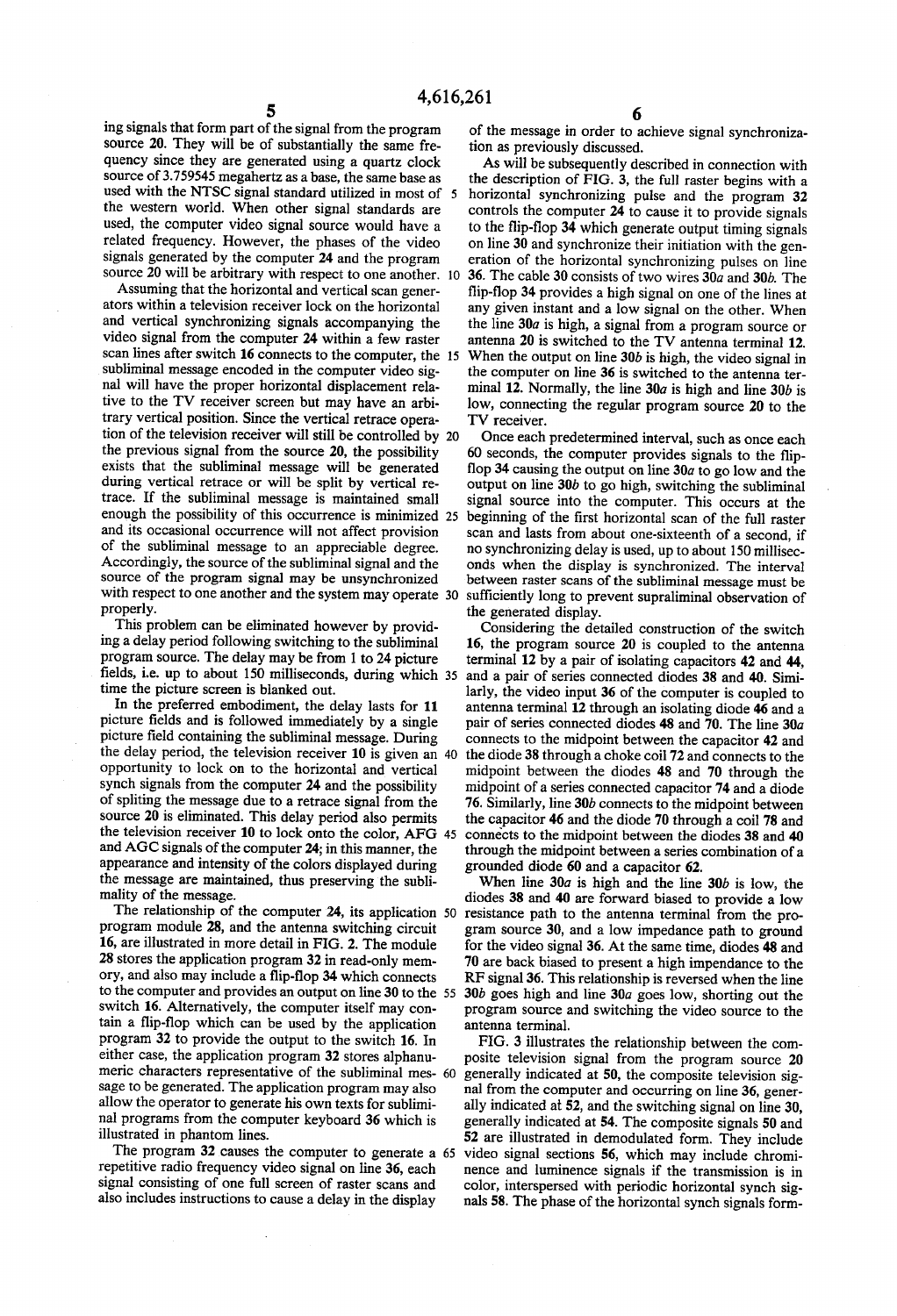ing part of the composite signal 52 is illustrated as being out of phase with the synch signals forming part of the signal 50, which will normally be the case.

The switching signals 54 are generated by the computer in timed relationship with the horizontal synch 5 signals forming part of the subliminal signal 52. The output on line 30 is normally low but goes high for normally more than one full raster scan (field), consist ing of a plurality of segments between the horizontal synchronizing pulse. The duration of a high pulse is 10 designated in FIG. 3 as R, will constitute 1/60th of a second plus the delay period required to achieve synchronization. The interval I between successive pulses chronization. The interval I between successive pulses that cause the generation of the subliminal message should be larger than several frames to avoid integra tion of successive subliminal frames by the eye of the observer, and may be as long as a minute or two apart, without diminishing the effectiveness of the system. 15

We claim:

1. The method of generating subliminal visual mes- 20 sages on a television receiver, having horizontal and vertical scan generators, during the display of a supra-<br>liminal television program derived from a program source comprising:

source comprising:<br>generating a signal representative of one of said sub- 25 liminal messages with independent horizontal and chronizing signals of the program source and switching the television receiver from the program source to said subliminal signal for intervals suffi- 30 ciently short to prevent the presentation of said subliminal signal as a supraliminal display, whereby the horizontal and vertical scan generators of the television receiver are controlled by said synchrotelevision receiver are controlled by said synchro-<br>nizing signals of the program source at such time as 35 the receiver is connected to the program source<br>and by said independent horizontal and vertical synchronizing signals of said signal representative of one of said subliminal messages at such time as the television receiver is switched to the last said 40 signal to produce display of a program containing<br>one of said subliminal messages.

2. The method of claim 1 in which said signal representative of one of said subliminal messages constitutes a radio frequency signal modulated with one of said 45 subliminal messages and with said independent horizon tal and vertical synchronizing signals and wherein the television receiver includes an antenna circuit which is switched between said modulated radio frequency signal and the program source. 50

3. Apparatus for generating a subliminal message on a having horizontal and vertical scan generators, comprising:

- a source of a supraliminal television signal encoded 55 with video signals and horizontal and vertical syn-<br>chronizing signals;
- a source of a subliminal television signal encoded with a subliminal video signal and independent<br>horizontal and vertical synchronizing signals gen-60 erated at the same rate as the horizontal and verti cal synchronizing signals of the supraliminal signal but with independent phase; switching means having inputs from the supraliminal
- signal source and the subliminal signal source and 65 having output to a television receiver; and
- means for controlling the switching means to nor mally provide the supraliminal signal to the televi

sion receiver in order to generate a display of the supraliminal television signal and to switch the television receiver to the subliminal source for a period sufficient to generate the subliminal message and for intervals sufficiently short to prevent the subliminal signal from being supraliminally observ able, whereby the horizontal and vertical scan generators of the television receiver will be con trolled by either the subliminal signal source or the display thereof without need of synchronizing the independent horizontal and vertical synchronizing signals from the subliminal signal to the respective signals of the supraliminal signal.

4. The apparatus of claim 3 wherein said supraliminal television signal and said subliminal television signal both constitute radio frequency signals modulated with their respective video signals and synchronizing signals and the output of said switching means is connectable to an antenna circuit of a television receiver.

5. The apparatus of claim 3 wherein said source of a subliminal television signal encoded with a subliminal video signal and horizontal and vertical synchronizing signals constitutes a general purpose computer running an application program strong signals representative of the subliminal video signal, the computer including a video display generator and having its video output connected to said switching means.

6. The apparatus of claim 5 wherein said means for controlling the switching means operates under control of said application program.

7. The apparatus of claim 6 wherein said application program is a readonly memory adapted to interconnect

8. The apparatus of claim 7 wherein said read-only memory is a module which includes a bistable multivi brator operating under control of the general purpose computer and having its output connected to said switching means and constituting the means for control ling said switching means.

9. An apparatus for connection to a general purpose computer and a television receiver adapted to receive a program from a supraliminal signal source operative to during supraliminal generation of the program from the supraliminal signal source comprising:

- a single pole double-throw switch having a common terminal adapted to be connected to the television receiver and having pole terminals adapted to be connected to said supraliminal signal source and the video output of the general purpose computer;
- an application program for the general purpose com puter adapted to cause it to generate a subliminal signal comprising video signals representative of said subliminal message and horizontal and vertical synchronizing signals independent of horizontal and vertical synchronizing signals of the program through its video output;<br>and means for causing the switch to normally connect
- the supraliminal signal source to the television receiver and to periodically disconnect the supraliminal signal source from the television receiver and to simultaneously connect the subliminal signal the time required to generate a single picture field on the television receiver and at intervals suffi ciently long to generate a supraliminal display of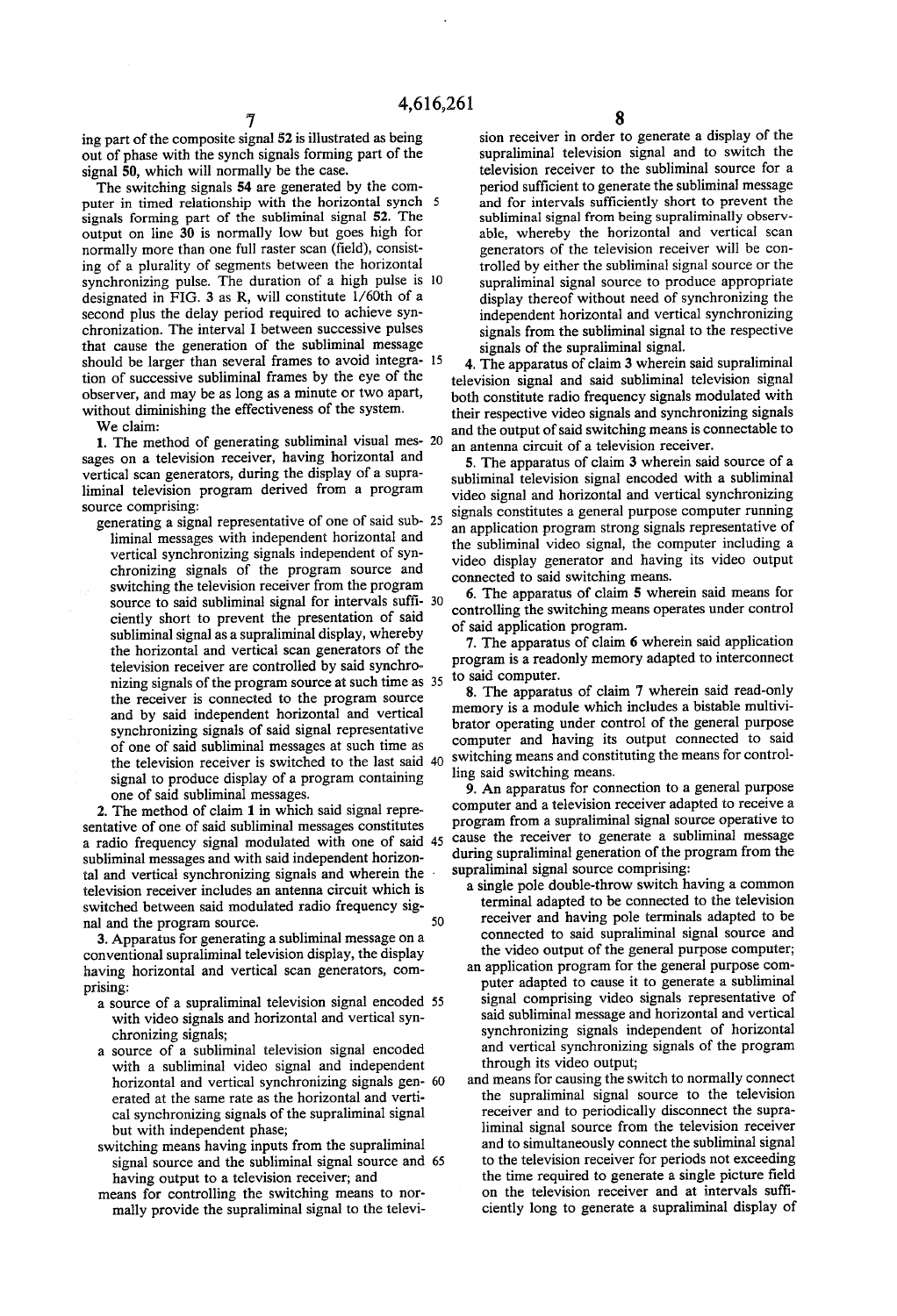the program and a subliminal display of the subliminal message.

10. The apparatus of claim 9 wherein said means for causing the switch to normally connect the supraliminal signal source to the television receiver and to periodi-<br>cally disconnect the supraliminal source from the television receiver and to simultaneously connect the sublimi nal signal to the television receiver operates under con trol of the general purpose computer.

11. The apparatus of claim 10 wherein the general 10 purpose computer includes input means and programmable memory means and the application program includes means for generation of the subliminal message which is inputted through the input means and stored in the memory means.

12. The apparatus of claim 9 wherein said application program for the general purpose computer is a module adapted to be connected to said general purpose computer and said module includes a bistable device having puter and said module includes a bistable device having its output connected to the switching and operative to 20 be controlled by the application program in timed rela tion to the generation of display signals by the video output of the computer.

13. A switch system operative to be connected to a television receiver, the television receiver having hori- 25 zontal and vertical scan generators, a source of televi nizing signals, and a source of a subliminal message having independent horizontal and vertical synchronizing signals in order to generate a supraliminal display of 30 posed subliminally perceptible generation of a subliminal message, comprising:

- a single pole double-throw switch adapted to have its common terminal connected to the television re- 35 ceiver and its two pole terminals connected to the television program source and the subliminal mes sage source:
- and means for causing the switch to normally be positioned to connect the television program 40 source to the television receiver and to intermit tently disconnect the television program source from the television receiver and to connect the subliminal message source to the television re ceiver for periods not exceeding the time required 45 to generate a single television frame display and at intervals sufficiently large to generate a supraliminally perceptible image of the television program and subliminally perceptible image of the subliminal message whereby said horizontal and vertical 50 scan generators of the television receiver are con trolled by either the television program source or the subliminal message source to produce appropriate display thereof without need of synchronizing ate display thereor without need of synchronizing<br>said independent horizontal and vertical synchro-<br>nizing signals of the subliminal message to said respective signals of the television program. ာ

14. The switch system of claim 13 in which the televi sion program source and the subliminal program source constitute radio frequency signals of a common fre 60 quency adapted to be tuned by the television receiver<br>each encoded with horizontal and vertical synchronization signals of substantially common frequency and independent phase.

15. An application program adapted to be connected 65 to and executed by a general purpose computer having signal having synchronizing signals for use with a

switch adapted to receive the video output signal of the computer and a television picture signal having inde pendent synchronizing signals and to selectively con nect one of the video output signal or the television picture signal to a television receiver in order to gener superimposed with a subliminally perceptible display of the computer generated video output signal, said pro gram comprising:

means for causing the computer to modulate said<br>radio frequency signal with a subliminal message signal and to cause the generation of two-level switch control signal operative to cause the switch to periodically connect the television receiver to<br>the video output signal for periods not exceeding the time required to achieve synchronization of the television receiver to the video output signal and<br>display a single video frame at intervals sufficiently large to cause the generation of a supraliminally perceptible display of the television picture with a superimposed subliminally perceptible display of the subliminal message whereby the synchronizing signals of the video output signal need not be in synchronization with the independent synchronizing signals of the television picture signal.

16. The application program of claim 15 wherein the application program is stored in a read-only memory and includes said subliminal message.

17. The application program of claim 16 wherein the read-only memory is adapted to be connected to an input port of the computer and further includes a cable<br>adapted to be connected to the switching means, whereby the application program causes the computer to generate timing signals which cause the generation of a switch controlling output on the cable.

18. A method of generating a subliminal visual mes sage using a television receiver, comprising the steps of:

- displaying a supraliminal image on a screen of said television using a first set of signals, including hori zontal and vertical synchronizing signals, from a convention television program source;
- generating a second set of signals representing the subliminal message using a subliminal message program source, said second signals including independent horizontal and vertical synchronizing signals for synchronizing raster scanning of said screen
- interrupting the display of said supraliminal image on said screen;
- displaying said subliminal message on said screen using said second set of signals during the interruption of the supraliminal message display for intervals sufficiently short to prevent the subliminal message from being supraliminally observable, without need of synchronizing the independent horizontal and vertical synchronizing signals of the subliminal message to respective signals of the tele vision program source; and
- resuming the display of said supraliminal message on said screen after said subliminal message has been

display on said screen.<br>19. The method of claim 18, wherein the display of said supraliminal message is interrupted for a period of time sufficient to terminate control of said television receiver by said independent horizontal and vertical synchronizing signals associated with said television program source.

15